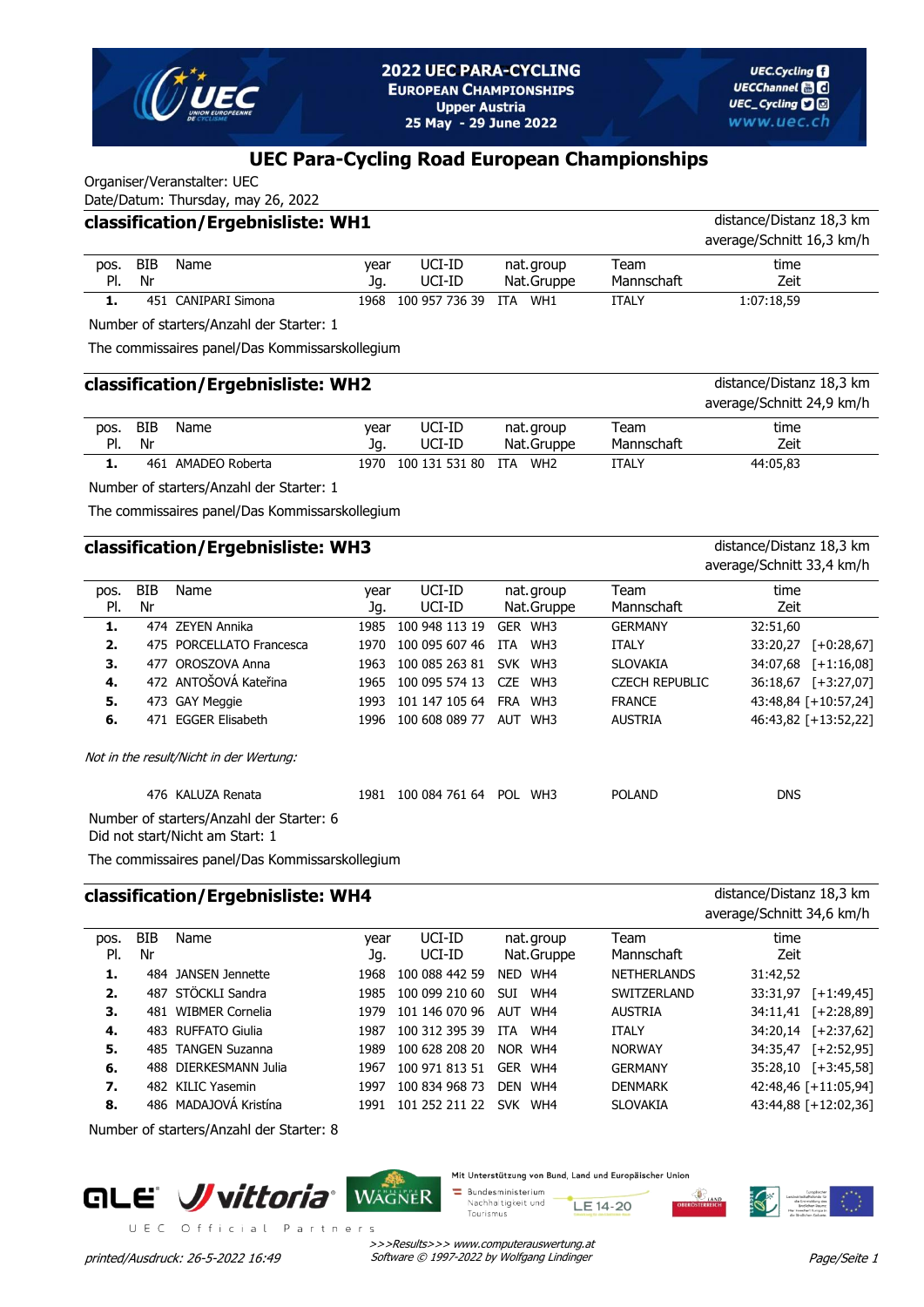#### **classification/Ergebnisliste: WH5** distance/Distanz 18,3 km

|      |     |                        |      |                             |            |                    | average/Schnitt 34,7 km/h |                     |
|------|-----|------------------------|------|-----------------------------|------------|--------------------|---------------------------|---------------------|
| pos. | BIB | Name                   | vear | UCI-ID                      | nat.group  | Team               | time                      |                     |
| PI.  | Nr  |                        | Jq.  | UCI-ID                      | Nat.Gruppe | Mannschaft         | Zeit                      |                     |
| 1.   |     | 493 HAENEN Chantal     |      | 1997 100 759 678 55 NED WH5 |            | <b>NETHERLANDS</b> | 31:38.05                  |                     |
| 2.   |     | 492 VITELARU Ana Maria |      | 1983 100 746 740 18 ITA     | WH5        | <b>ITALY</b>       |                           | 33:10,34 [+1:32,29] |
|      |     | 491 AERE Katia         |      | 1971 100 845 344 70 ITA     | WH5        | <b>ITALY</b>       |                           | 35:17,58 [+3:39,53] |
|      |     |                        |      |                             |            |                    |                           |                     |

Number of starters/Anzahl der Starter: 3

The commissaires panel/Das Kommissarskollegium

### **classification/Ergebnisliste: MH1** distance/Distanz 18,3 km

|      |     |                          |      |                |            |                 |                       | average/Schnitt 27,1 km/h |               |
|------|-----|--------------------------|------|----------------|------------|-----------------|-----------------------|---------------------------|---------------|
| pos. | BIB | Name                     | vear | UCI-ID         |            | nat. group      | Team                  | time                      |               |
| PI.  | Nr  |                          | Jq.  | UCI-ID         |            | Nat.Gruppe      | Mannschaft            | Zeit                      |               |
|      |     | 505 CORNEGLIANI Fabrizio | 1969 | 100 084 534 31 | ITA.       | MH <sub>1</sub> | <b>ITALY</b>          | 40:30,49                  |               |
| 2.   |     | 503 HORDIES Maxime       | 1996 | 100 600 354 05 | BEL        | MH1             | <b>BELGIUM</b>        | 41:20,69                  | $[-10:50,20]$ |
| 3.   |     | 504 JAHODA Patrik        | 1993 | 100 095 576 15 | CZE.       | MH1             | <b>CZECH REPUBLIC</b> | 44:38,23                  | $[-4:07,74]$  |
| 4.   |     | 508 FRÜH Benjamin        | 1992 | 100 099 211 61 | <b>SUI</b> | MH1             | SWITZERLAND           | 46:49,06                  | $[+6:18,57]$  |
| 5.   |     | 509 TUOR Alain           | 1983 | 100 099 208 58 | <b>SUI</b> | MH1             | SWITZERLAND           | 48:08,06                  | $[-7:37,57]$  |
| 6.   |     | 506 MIKOLAJCZYK Rafal    | 1990 | 100 096 551 20 |            | POL MH1         | <b>POLAND</b>         | 48:42,25                  | $[-8:11,76]$  |
| 7.   |     | 502 HOFER Daniel         | 1986 | 100 773 347 47 | AUT MH1    |                 | <b>AUSTRIA</b>        | 1:00:36,57 [+20:06,08]    |               |
|      |     |                          |      |                |            |                 |                       |                           |               |

Number of starters/Anzahl der Starter: 7

The commissaires panel/Das Kommissarskollegium

# **classification/Ergebnisliste: MH2** distance/Distanz 18,3 km

average/Schnitt 36,0 km/h

| pos. | BIB | Name                                                                           | vear | UCI-ID         | nat.group                     | Team            | time                      |
|------|-----|--------------------------------------------------------------------------------|------|----------------|-------------------------------|-----------------|---------------------------|
| PI.  | Nr  |                                                                                | Jg.  | UCI-ID         | Nat.Gruppe                    | Mannschaft      | Zeit                      |
| 1.   |     | 522 JOUANNY Florian                                                            | 1992 | 100 259 013 07 | FRA MH <sub>2</sub>           | <b>FRANCE</b>   | 30:32,40                  |
| 2.   |     | 528 GARROTE MUÑOZ Sergio                                                       | 1979 | 100 112 238 90 | <b>ESP</b><br>MH <sub>2</sub> | <b>SPAIN</b>    | 31:11,73<br>$[-10:39,33]$ |
| 3.   |     | 523 MARCHAL Christophe                                                         | 1966 | 100 118 554 04 | FRA MH <sub>2</sub>           | <b>FRANCE</b>   | 38:58,89<br>$[-8:26,49]$  |
| 4.   |     | 529 SCHEICHL Manuel                                                            | 1981 | 100 135 426 95 | GER MH2                       | <b>GERMANY</b>  | 39:31,99<br>$[-8:59,59]$  |
| 5.   |     | 521 SCHATTAUER Wolfgang                                                        | 1959 | 100 084 698 01 | AUT MH <sub>2</sub>           | <b>AUSTRIA</b>  | 41:37,36 [+11:04,96]      |
| 6.   |     | 527 ČOREJ Jozef                                                                | 1997 | 101 134 907 88 | SVK MH <sub>2</sub>           | <b>SLOVAKIA</b> | 45:50,66 [+15:18,26]      |
| 7.   |     | 526 ZYLINSKI Michal                                                            | 1987 | 100 771 868 23 | POL MH <sub>2</sub>           | <b>POLAND</b>   | 46:47,45 [+16:15,05]      |
|      |     | Not in the result/Nicht in der Wertung:                                        |      |                |                               |                 |                           |
|      |     | 525 KOMOROWSKI Hubert                                                          | 1988 | 101 160 719 01 | <b>POL</b><br>MH <sub>2</sub> | <b>POLAND</b>   | <b>DNS</b>                |
|      |     | Number of starters/Anzahl der Starter: 7<br>Did sat ataut (Nialat ass Ctaut) 1 |      |                |                               |                 |                           |

Did not start/Nicht am Start: 1

The commissaires panel/Das Kommissarskollegium

# **Ergebnisliste/classification: MH3** Distanz/distance 27,45 km

Schnitt/average 37,8 km/h

|      |     |                          |      |                          |                                        |                 |                                                         | 55                                                      |               |
|------|-----|--------------------------|------|--------------------------|----------------------------------------|-----------------|---------------------------------------------------------|---------------------------------------------------------|---------------|
| PI.  | Nr  | Name                     | Jg.  | UCI-ID                   |                                        | Nat.Gruppe      | Mannschaft                                              | Zeit                                                    |               |
| pos. | BIB |                          | year | UCI-ID                   |                                        | nat.group       | Team                                                    | time                                                    |               |
| 1.   | 618 | PINI Martino             | 1992 | 100 143 971 07           | <b>ITA</b>                             | MH3             | <b>ITALY</b>                                            | 43:33,17                                                |               |
| 2.   | 627 | GARCIA-MARQUINA CASCALLA | 1979 | 100 112 239 91           | <b>ESP</b>                             | MH <sub>3</sub> | <b>SPAIN</b>                                            | 43:38,58                                                | $[-10:05,41]$ |
| 3.   | 617 | <b>MESTRONI Federico</b> | 1980 | 100 151 521 88           | <b>ITA</b>                             | MH <sub>3</sub> | <b>ITALY</b>                                            | 44:30,62                                                | $[-10:57,45]$ |
| 4.   |     | 611 MERKLEIN Vico        | 1977 | 100 085 196 14           | <b>GER</b>                             | MH3             | <b>GERMANY</b>                                          | 44:59,16                                                | $[-1:25,99]$  |
| 5.   |     | 619 TESTA Mirko          | 1997 | 100 906 317 30           | <b>ITA</b>                             | MH3             | <b>ITALY</b>                                            | 45:03,63                                                | $[-1:30,46]$  |
| 6.   |     | 616 CORTINI Davide       | 1977 | 100 559 615 06           | <b>ITA</b>                             | MH <sub>3</sub> | <b>ITALY</b>                                            | 45:08,23                                                | $[-1:35,06]$  |
| 7.   |     | 622 SZUMIEC Rafal        | 1983 | 100 097 451 47           | <b>POL</b>                             | MH3             | <b>POLAND</b>                                           | 45:27,57                                                | $[-1:54,40]$  |
| 8.   |     | 628 FREI Heinz           | 1958 | 100 085 377 01           | <b>SUI</b>                             | MH <sub>3</sub> | SWITZERLAND                                             | 45:58,98                                                | $[-2:25,81]$  |
| 9.   |     | 614 SLEVIN Declan        | 1969 | 100 096 543 12           | IRL                                    | MH3             | <b>IRELAND</b>                                          | 46:04.44                                                | $[-2:31,27]$  |
|      |     |                          |      |                          |                                        |                 | Mit Unterstützung von Bund, Land und Europäischer Union |                                                         |               |
| ЫI   |     |                          |      | <b>Bundesministerium</b> | Mile and the anti-transfer and and the |                 |                                                         | $\mathcal{L}_{\text{LAND}}$<br>Landwirtschaftsfonds für |               |

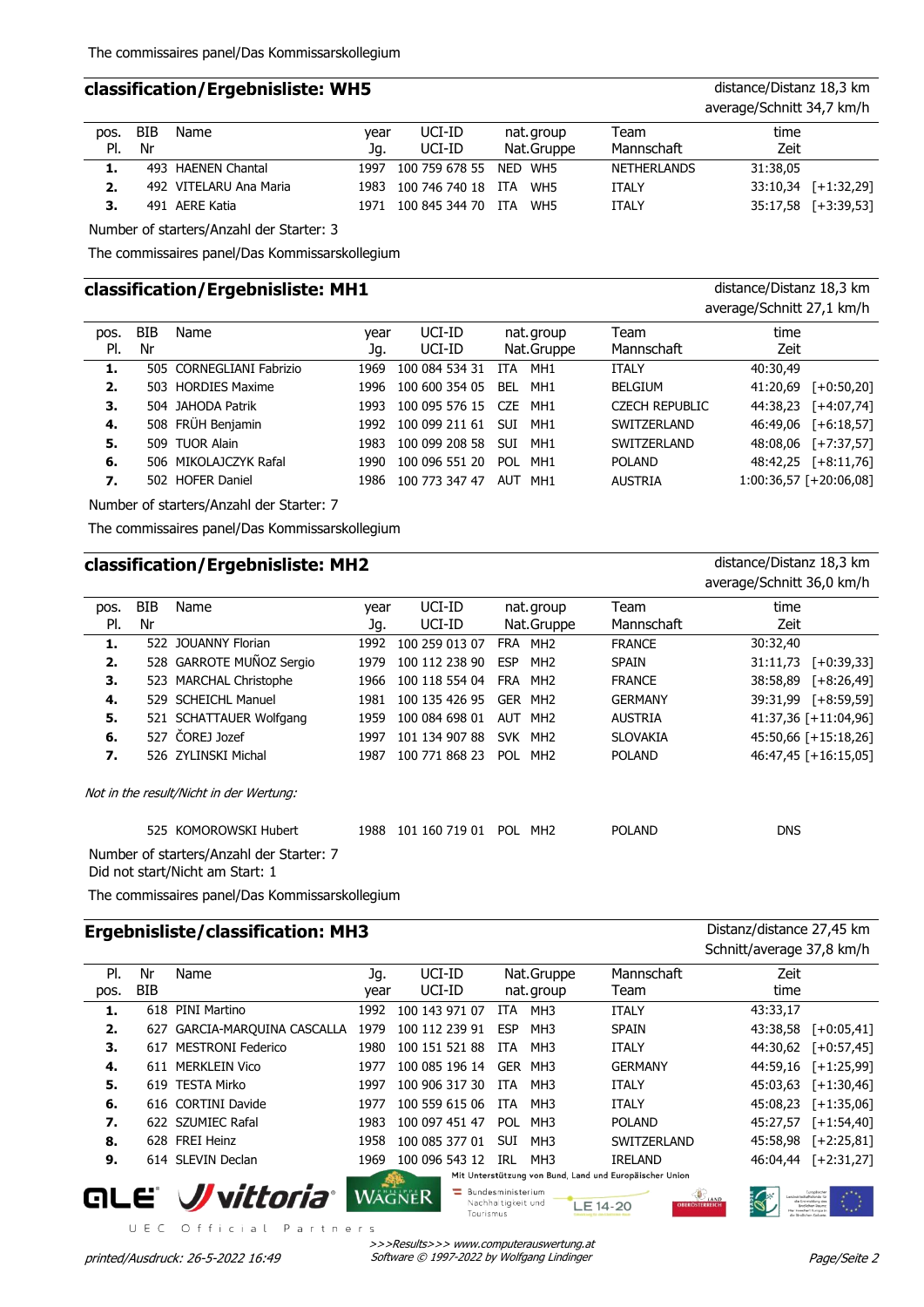| 10. | 601 ABLINGER Walter                                                           | 1969 | 100 084 684 84 | <b>AUT</b> | MH3             | <b>AUSTRIA</b>        | 46:09,36   | $[-2:36,19]$         |
|-----|-------------------------------------------------------------------------------|------|----------------|------------|-----------------|-----------------------|------------|----------------------|
| 11. | 610 TARSIM Riadh                                                              | 1973 | 100 085 135 50 | FRA        | MH3             | <b>FRANCE</b>         | 46:15,00   | $[-2:41,83]$         |
| 12. | 680 HERTER Johannes                                                           | 1983 | 100 144 882 45 |            | GER MH3         | <b>GERMANY</b>        | 46:17,30   | $[-2:44,13]$         |
| 13. | 605 MOŠNIČKA Tomas                                                            | 1966 | 100 111 093 12 | <b>CZE</b> | MH3             | <b>CZECH REPUBLIC</b> |            | 46:44,74 [+3:11,57]  |
| 14. | 607 NARCE ludovic                                                             | 1968 | 100 085 122 37 |            | FRA MH3         | <b>FRANCE</b>         |            | 46:45,34 [+3:12,17]  |
| 15. | 625 HUDEC Miloš                                                               | 1977 | 100 146 394 05 |            | SVK MH3         | <b>SLOVAKIA</b>       | 46:46,53   | $[-3:13,36]$         |
| 16. | 663 DOPLIHAR Anej                                                             | 1993 | 100 922 910 36 | <b>SLO</b> | MH <sub>3</sub> | <b>SLOVENIA</b>       |            | 47:05,88 [+3:32,71]  |
| 17. | 621 MEKENKAMP Mark                                                            | 1973 | 100 111 118 37 | <b>NED</b> | MH3             | <b>NETHERLANDS</b>    | 47:31,48   | $[-13:58,31]$        |
| 18. | 604 DECKÝ Pavel                                                               | 1979 | 100 084 990 02 | <b>CZE</b> | MH <sub>3</sub> | <b>CZECH REPUBLIC</b> | 49:06,11   | $[-5:32,94]$         |
| 19. | 606 KOVALAINEN Marko                                                          | 1975 | 101 038 499 01 | FIN        | MH <sub>3</sub> | <b>FINLAND</b>        |            | 49:20,70 [+5:47,53]  |
| 20. | 623 WISNIEWSKI Marek                                                          | 1971 | 100 154 225 76 | <b>POL</b> | MH3             | <b>POLAND</b>         | 49:50,46   | $[-6:17,29]$         |
| 21. | 626 OREČNÝ Maroš                                                              | 1977 | 100 099 101 48 |            | SVK MH3         | <b>SLOVAKIA</b>       | 50:00,23   | $[-6:27,06]$         |
| 22. | 613 BÓK László                                                                | 1975 | 100 235 939 19 |            | HUN MH3         | <b>HUNGARY</b>        |            | 52:45,94 [+9:12,77]  |
| 23. | 602 JOST Helmut                                                               | 1985 | 100 558 733 94 |            | AUT MH3         | <b>AUSTRIA</b>        |            | 53:29,20 [+9:56,03]  |
| 24. | 608 NUNES Mathieu                                                             | 1985 | 100 133 983 10 |            | FRA MH3         | <b>FRANCE</b>         |            | 57:01,47 [+13:28,30] |
|     | Nicht in der Wertung/Not in the result:                                       |      |                |            |                 |                       |            |                      |
|     | 603 STADLBAUER Christoph                                                      | 1985 | 100 125 664 33 | AUT MH3    |                 | <b>AUSTRIA</b>        | <b>DNF</b> |                      |
|     | Anzahl der Starter/Number of starters: 25<br>Ausgeschiedene Fahrer/Retired: 1 |      |                |            |                 |                       |            |                      |
|     | Das Kommissarskollegium/The commissaires panel                                |      |                |            |                 |                       |            |                      |

# **Ergebnisliste/classification: MH4** Distanz/distance 27,45 km

Schnitt/average 41,0 km/h

| PI.  | Nr         | Name                                      | Jg.  | UCI-ID         |            | Nat.Gruppe | Mannschaft           | Zeit       |                      |
|------|------------|-------------------------------------------|------|----------------|------------|------------|----------------------|------------|----------------------|
| pos. | <b>BIB</b> |                                           | year | UCI-ID         |            | nat.group  | Team                 | time       |                      |
| 1.   | 631        | <b>FRÜHWIRTH Thomas</b>                   | 1981 | 100 095 568 07 |            | AUT MH4    | <b>AUSTRIA</b>       | 40:10,48   |                      |
| 2.   | 633        | <b>BOSREDON Mathieu</b>                   | 1990 | 100 085 075 87 | <b>FRA</b> | MH4        | <b>FRANCE</b>        | 40:42,22   | $[-10:31,74]$        |
| З.   |            | 632 GRITSCH Alexander                     | 1982 | 100 095 569 08 | AUT        | MH4        | <b>AUSTRIA</b>       | 40:46,67   | $[-0:36,19]$         |
| 4.   |            | 641 WILK Rafal                            | 1974 | 100 084 775 78 | <b>POL</b> | MH4        | <b>POLAND</b>        | 41:53,64   | $[-1:43,16]$         |
| 5.   |            | 636 BROOKE-TURNER Alex                    | 1989 | 100 187 926 21 |            | GBR MH4    | <b>GREAT BRITAIN</b> | 44:40,79   | $[-4:30,31]$         |
| 6.   | 639.       | <b>GIAGNONI Christian</b>                 | 1975 | 100 149 979 01 | <b>ITA</b> | MH4        | <b>ITALY</b>         | 44:49,37   | $[-4:38,89]$         |
| 7.   |            | 642 PACHECO Flávio                        | 1985 | 100 112 258 13 |            | POR MH4    | <b>PORTUGAL</b>      | 45:00,13   | $[-4:49,65]$         |
| 8.   |            | 640 STASZKIEWICZ Jakub                    | 1985 | 100 952 309 44 | <b>POL</b> | MH4        | <b>POLAND</b>        | 45:30,04   | $[-5:19,56]$         |
| 9.   |            | 644 FROHOFER Felix                        | 1994 | 100 099 213 63 | <b>SUI</b> | MH4        | SWITZERLAND          | 45:47,73   | $[-5:37,25]$         |
| 10.  |            | 645 RECHER Fabian                         | 1999 | 100 099 214 64 | SUI.       | MH4        | SWITZERLAND          | 45:53,10   | $[-5:42,62]$         |
| 11.  |            | 643 KUKLA Daniel                          | 1964 | 100 085 258 76 |            | SVK MH4    | <b>SLOVAKIA</b>      |            | 46:15,41 [+6:04,93]  |
| 12.  |            | 637 NAGYMÁTÉ Sándor                       | 1969 | 100 538 998 50 |            | HUN MH4    | <b>HUNGARY</b>       |            | 57:44,07 [+17:33,59] |
|      |            | Nicht in der Wertung/Not in the result:   |      |                |            |            |                      |            |                      |
|      |            | 634 FRITSCH Joseph                        | 1998 | 100 100 247 30 | <b>FRA</b> | MH4        | <b>FRANCE</b>        | <b>DNF</b> |                      |
|      |            | Anzahl der Starter/Number of starters: 13 |      |                |            |            |                      |            |                      |

Ausgeschiedene Fahrer/Retired: 1

Das Kommissarskollegium/The commissaires panel

# **Ergebnisliste/classification: MH5** Distanz/distance 27,45 km

|      |     |                     |      |                |            |            |                    | <b>JULINATE AND INTERNATIONAL ACTS</b> |                     |
|------|-----|---------------------|------|----------------|------------|------------|--------------------|----------------------------------------|---------------------|
| PI.  | Nr  | Name                | Jq.  | UCI-ID         |            | Nat.Gruppe | Mannschaft         | Zeit                                   |                     |
| pos. | BIB |                     | vear | UCI-ID         |            | nat.group  | Team               | time                                   |                     |
| 1.   |     | 657 VALIZE Mitch    | 1995 | 100 628 058 64 |            | NED MH5    | <b>NETHERLANDS</b> | 39:11,51                               |                     |
| 2.   |     | 652 VERGNAUD Loic   | 1978 | 100 134 211 44 | FRA MH5    |            | <b>FRANCE</b>      | 40:11,63                               | $[-1:00,12]$        |
| 3.   |     | 655 DE VRIES Tim    | 1978 | 100 084 699 02 | NED MH5    |            | <b>NETHERLANDS</b> |                                        | 42:58,06 [+3:46,55] |
| 4.   |     | 659 COSTA Luis      | 1973 | 100 088 443 60 | POR MH5    |            | <b>PORTUGAL</b>    |                                        | 43:05,91 [+3:54,40] |
| 5.   |     | 658 PLEWA Krzysztof | 1975 | 100 952 306 41 | POL MH5    |            | <b>POLAND</b>      | 43:29,88                               | $[-4:18,37]$        |
| 6.   |     | 654 COLOMBARI Diego | 1982 | 100 095 598 37 | <b>ITA</b> | MH5        | <b>ITALY</b>       |                                        | 44:22,40 [+5:10,89] |
| 7.   |     | 656 REEKERS Johan   | 1957 | 100 084 715 18 |            | NED MH5    | <b>NETHERLANDS</b> | 44:24.11                               | $[-5:12,60]$        |
|      |     |                     |      |                |            |            |                    |                                        |                     |



UEC Official Partners

Mit Unterstützung von Bund, Land und Europäischer Union





Schnitt/average 42,0 km/h

>>>Results>>> www.computerauswertung.at Ausdruck/printed: 26.05.2022 16:49 Software © 1997-2022 by Wolfgang Lindinger